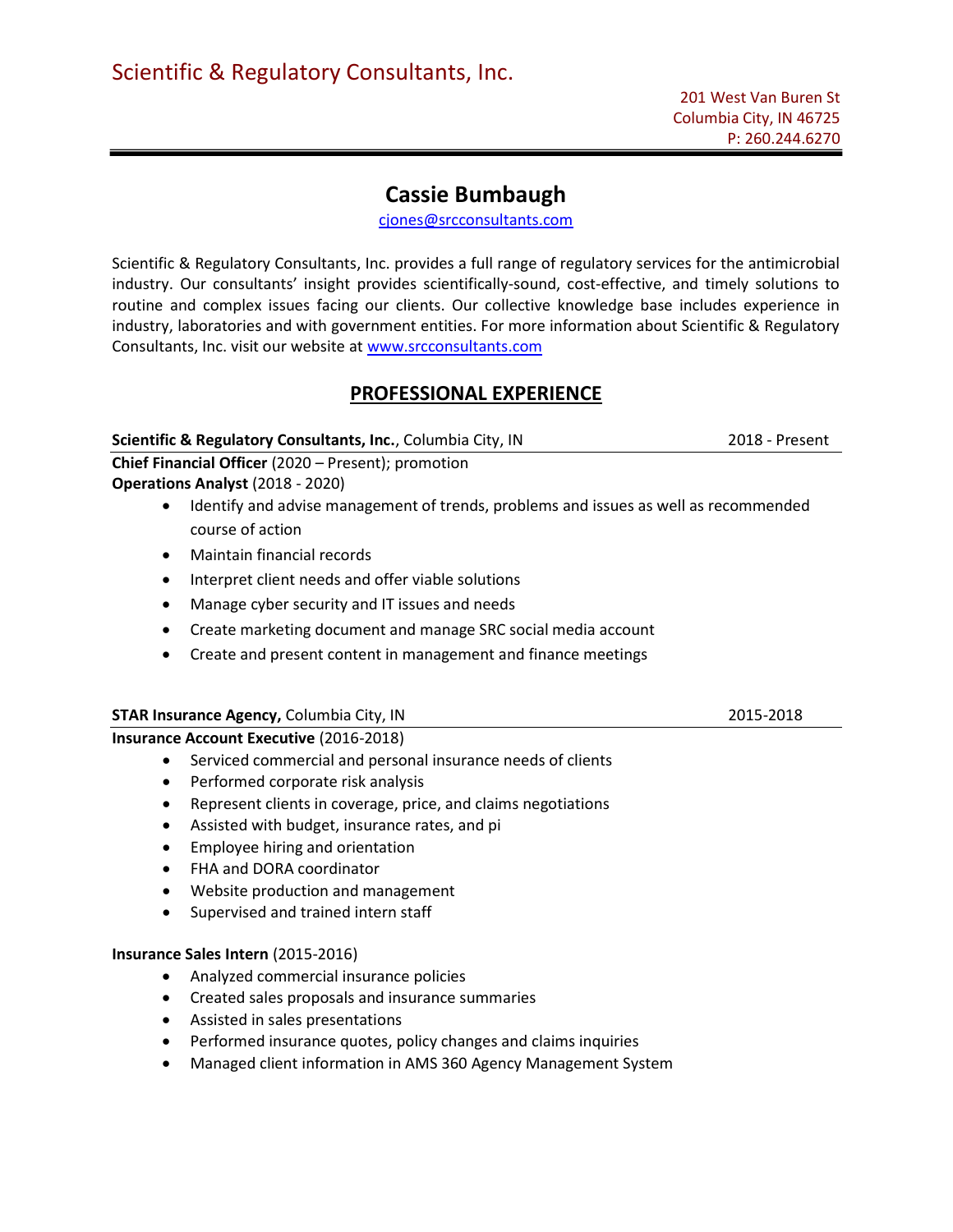## Scientific & Regulatory Consultants, Inc., Columbia City, IN 2012-2015

## Seasonal Intern

- Managed interns and temporary staff
- Created training documents
- Converted paper records into an electronic database
- Created chain of custody and shipping documents for GLP study files

#### Young Entrepreneurs Across America 2013-2015

### Branch Manager

- Created and managed a painting company
- Hired and managed 12 employees
- Performed marketing and sales activities

# EDUCATION

Bachelor's Degree in Business Management, Entrepreneurship and Corporate Innovation, Kelly School of Business, Indiana University Bloomington, IN; 2016

# CORPORATE PROFESSIONAL AFFILIATIONS

British Chemicals Association (BCA) (Formerly BACS) Center for Biocide Chemistries (CBC) Household & Commercial Products Association (HCPA) International Sanitary Supply Association (ISSA) Personal Care Products Council (PCPC)

# PROFESSIONAL DEVELOPMENT

American College of Toxicology

The Introduction and Application of GLP Regulations; 05/19

### Aptera Software

Social Selling on LinkedIn Training; 01/18

### Catalyst 1440

Catalyst Leadership Conference; 10/17

### ECG, Inc.

Convince Me: Persuasion and Negotiation Training; 08/18

### Fred Pryor Seminars

Workplace Life Jacket: 7 Tips to Improve Your Work-Life Balance; 05/22